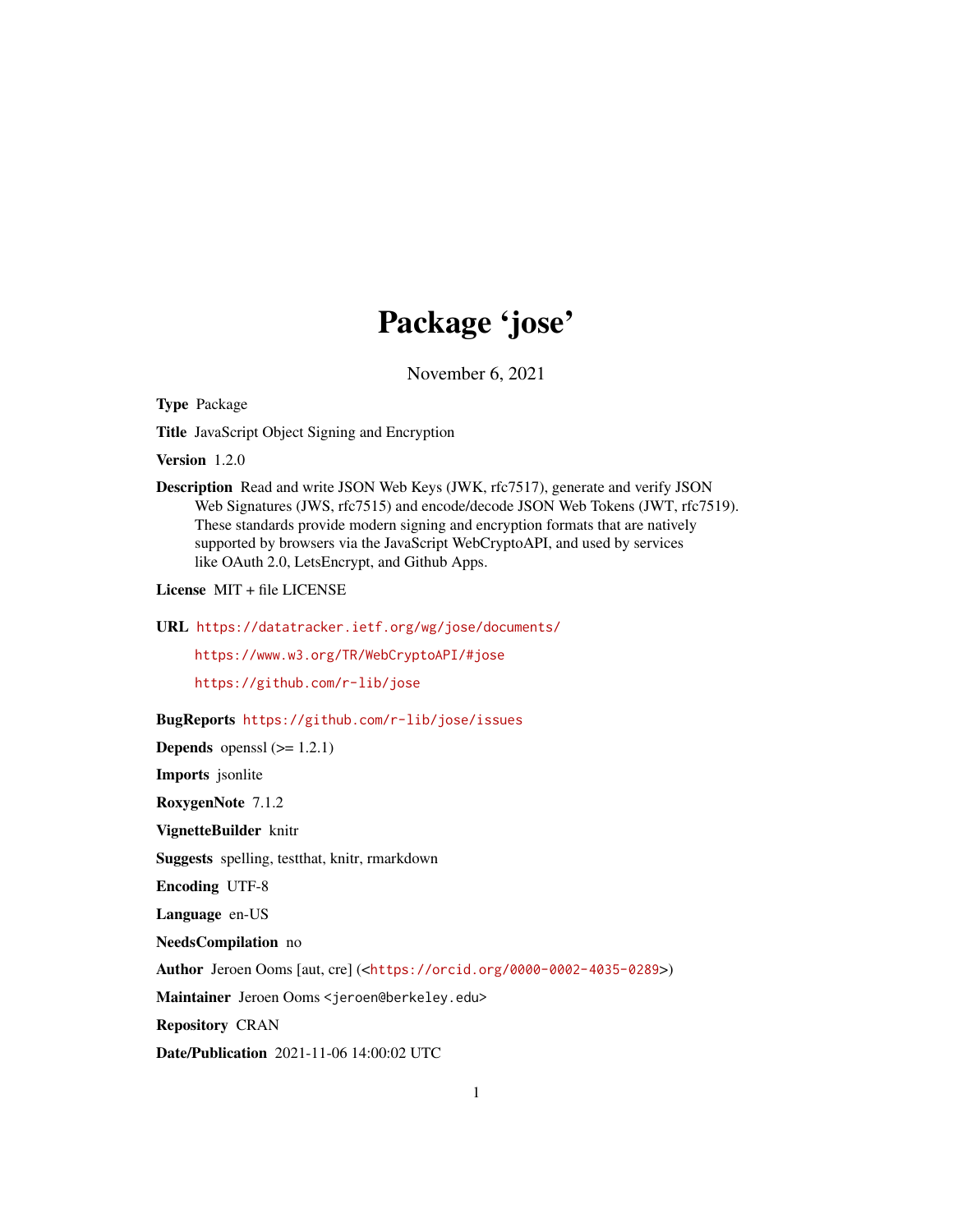### <span id="page-1-0"></span>R topics documented:

| Index | - 6 |
|-------|-----|
|       |     |
|       |     |
|       |     |
|       |     |

base64url\_encode *Base64URL encoding*

#### Description

The base64url\_encode functions are a variant of the standard base64. They are specified in Section 5 of RFC 4648 as a URL-safe alternative. They use different symbols for the 62:nd and 63:rd alphabet character and do not include trailing == padding.

#### Usage

base64url\_encode(bin)

base64url\_decode(text)

#### Arguments

| bin  | a binary blob to encode      |
|------|------------------------------|
| text | a base 64 url encoded string |

jwt\_claim *Generate claim*

#### Description

Helper function to create a named list used as the claim of a JWT payload. See [https://tools.](https://tools.ietf.org/html/rfc7519#section-4.1) [ietf.org/html/rfc7519#section-4.1](https://tools.ietf.org/html/rfc7519#section-4.1) for details.

#### Usage

```
jwt_claim(
 iss = NULL,sub = NULL,aud = NULL,exp = NULL,nbf = NULL,iat = Sys.time(),jti = NULL,
  ...
)
```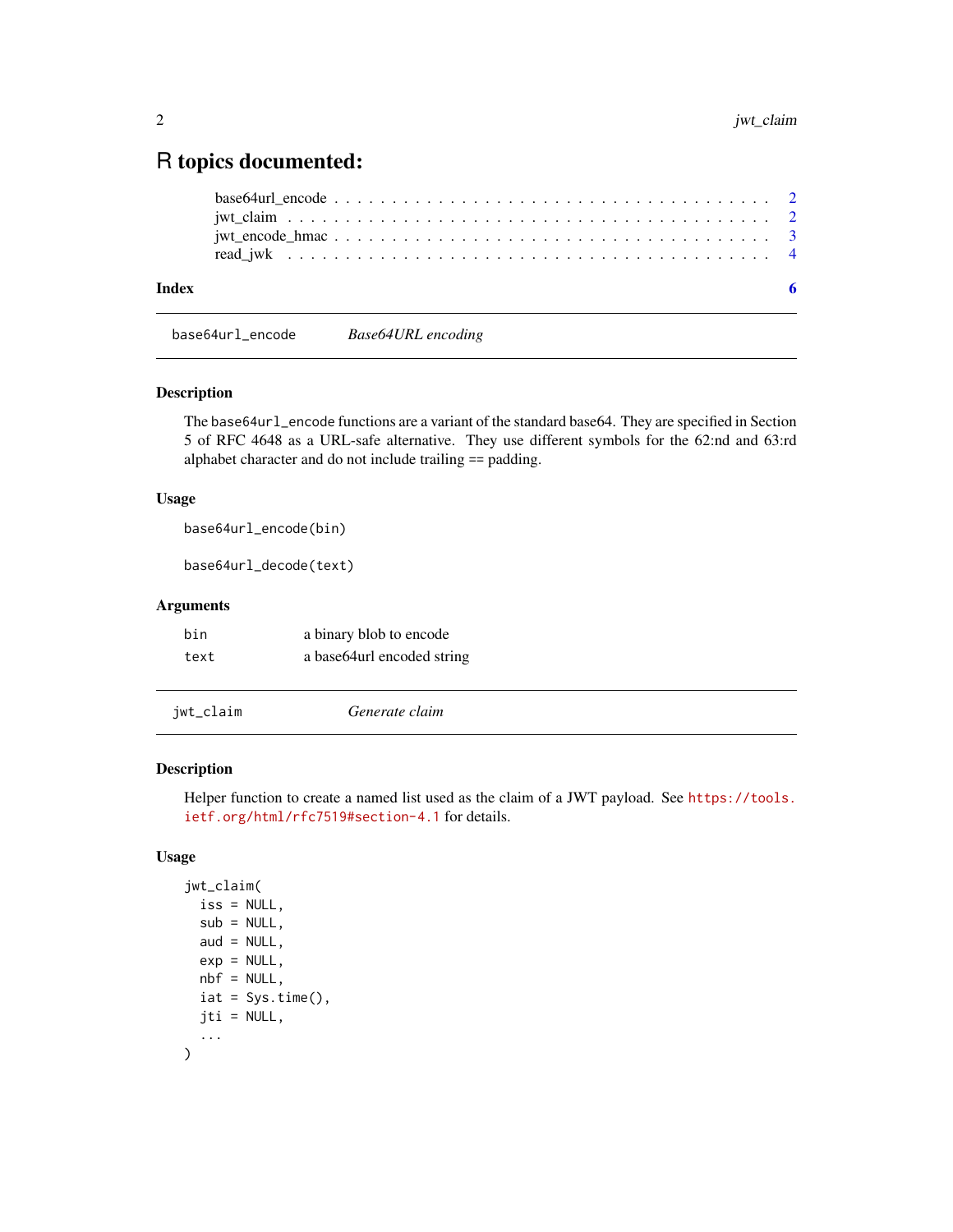#### <span id="page-2-0"></span>Arguments

| iss | (Issuer) Claim, should be rfc7519 'StringOrURI' value                                                          |
|-----|----------------------------------------------------------------------------------------------------------------|
| sub | (Subject) Claim, should be rfc7519 'StringOrURI' value                                                         |
| aud | (Audience) Claim, should contain one or rfc7519 'StringOrURI' values                                           |
| exp | (Expiration Time) Claim, should be rfc7519 'NumericDate' value; R POSIXct<br>values are automatically coerced. |
| nbf | (Not Before) Claim, should be rfc7519 'NumericDate' value; R POSIXct values<br>are automatically coerced.      |
| iat | (Issued At) Claim, should be rfc7519 'NumericDate' value; R POSIXct values<br>are automatically coerced.       |
| jti | (JWT ID) Claim, optional unique identifier for the JWT                                                         |
| .   | additional custom claims to include                                                                            |
|     |                                                                                                                |

jwt\_encode\_hmac *JSON Web Token*

#### Description

Sign or verify a JSON web token. The jwt\_encode\_hmac, jwt\_encode\_rsa, and jwt\_encode\_ec default to HS256, RS256, and ES256 respectively. See [jwt.io](https://jwt.io) or [RFC7519](https://tools.ietf.org/html/rfc7519) for more details.

#### Usage

```
jwt_encode_hmac(claim = jwt_claim(), secret, size = 256, header = NULL)
```
jwt\_decode\_hmac(jwt, secret)

jwt\_encode\_sig(claim = jwt\_claim(), key, size = 256, header = NULL)

```
jwt_decode_sig(jwt, pubkey)
```
jwt\_split(jwt)

#### Arguments

| claim  | a named list with fields to include in the jwt payload                                                               |
|--------|----------------------------------------------------------------------------------------------------------------------|
| secret | string or raw vector with a secret passphrase                                                                        |
| size   | bitsize of sha2 signature, i.e. sha256, sha384 or sha512. Only for HMAC/RSA,<br>not applicable for ECDSA keys.       |
| header | named list with additional parameter fields to include in the jwt header as defined<br>in rfc $7515$ section $9.1.2$ |
| jwt    | string containing the JSON Web Token (JWT)                                                                           |
| key    | path or object with RSA or EC private key, see openssl::read_key.                                                    |
| pubkey | path or object with RSA or EC public key, see openssl::read_pubkey.                                                  |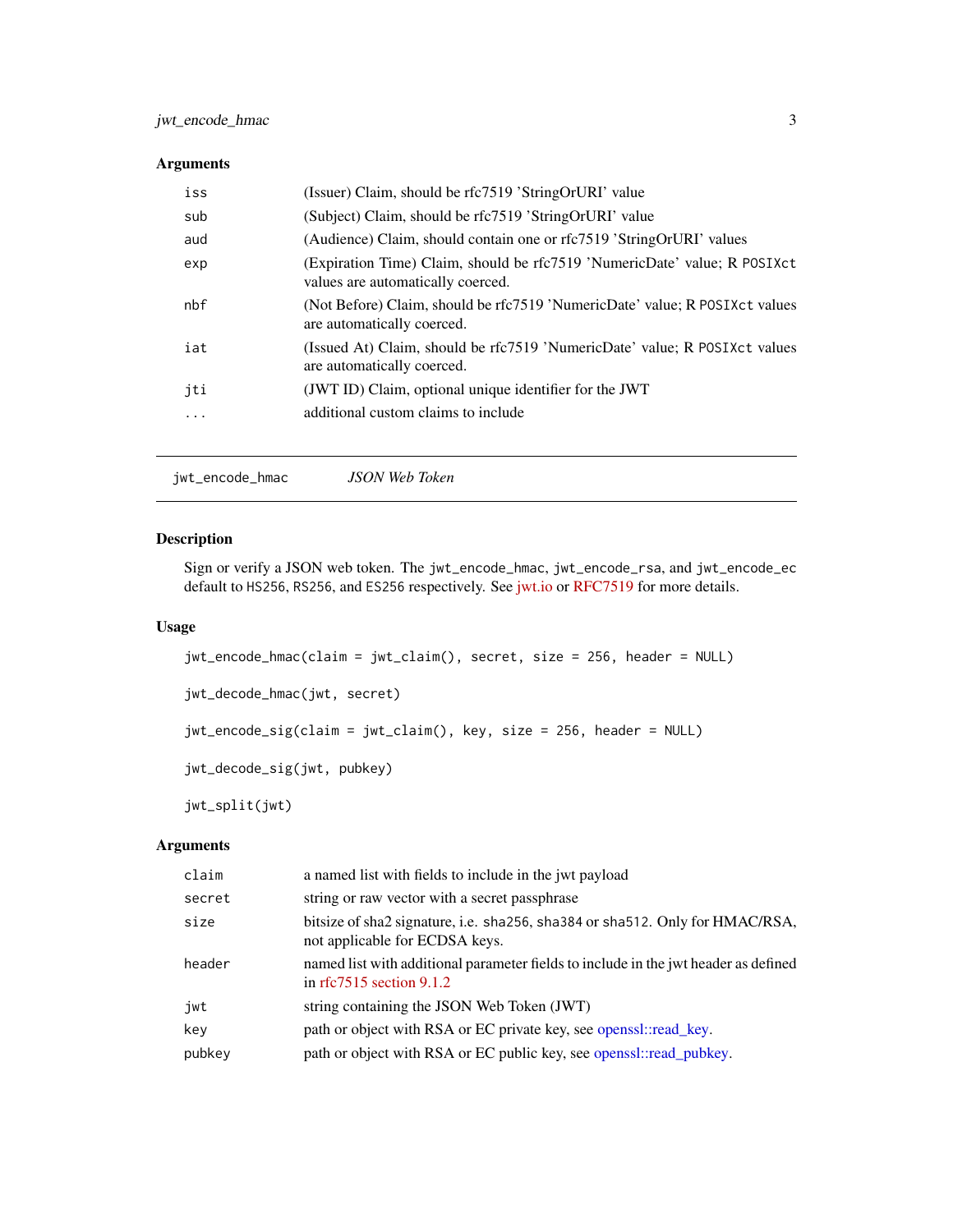#### Examples

```
# HMAC signing
mysecret <- "This is super secret"
token <- jwt_claim(name = "jeroen", session = 123456)
sig <- jwt_encode_hmac(token, mysecret)
jwt_decode_hmac(sig, mysecret)
# RSA encoding
mykey <- openssl::rsa_keygen()
pubkey <- as.list(mykey)$pubkey
sig <- jwt_encode_sig(token, mykey)
jwt_decode_sig(sig, pubkey)
# Same with EC
mykey <- openssl::ec_keygen()
pubkey <- as.list(mykey)$pubkey
sig <- jwt_encode_sig(token, mykey)
jwt_decode_sig(sig, pubkey)
# Get elements of the key
mysecret <- "This is super secret"
token <- jwt_claim(name = "jeroen", session = 123456)
jwt <- jwt_encode_hmac(token, mysecret)
jwt_split(jwt)
```
read\_jwk *JSON web-keys*

#### Description

Read and write RSA, ECDSA or AES keys as JSON web keys.

#### Usage

read\_jwk(file)

write\_jwk(x, path = NULL)

#### Arguments

| file | path to file with key data or literal json string |
|------|---------------------------------------------------|
| x    | an RSA or EC key or pubkey file                   |
| path | file path to write output                         |

<span id="page-3-0"></span>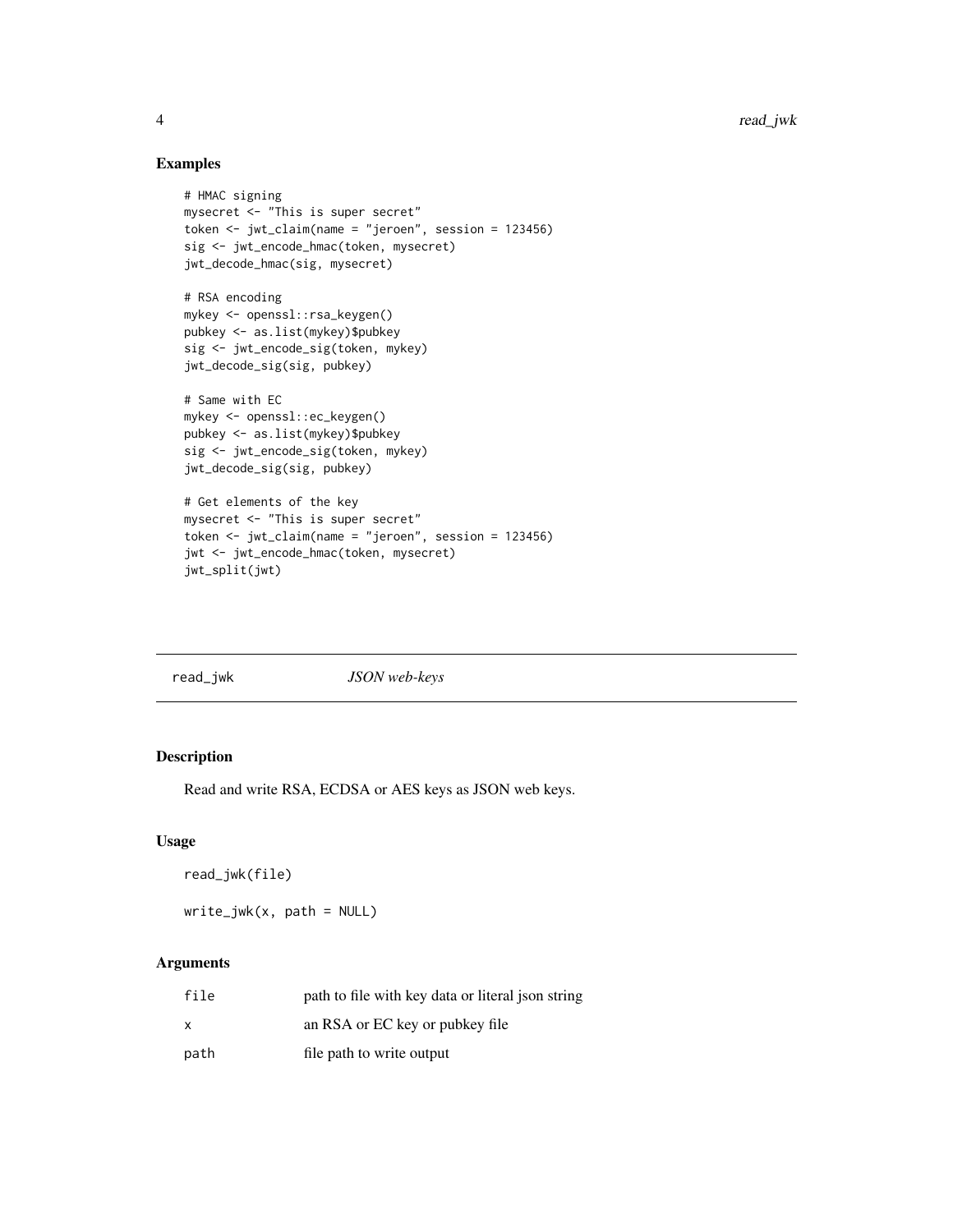#### read\_jwk

#### Examples

```
# generate an ecdsa key
library(openssl)
key <- ec_keygen("P-521")
write_jwk(key)
write_jwk(as.list(key)$pubkey)
```

```
# Same for RSA
key <- rsa_keygen()
write_jwk(key)
write_jwk(as.list(key)$pubkey)
```